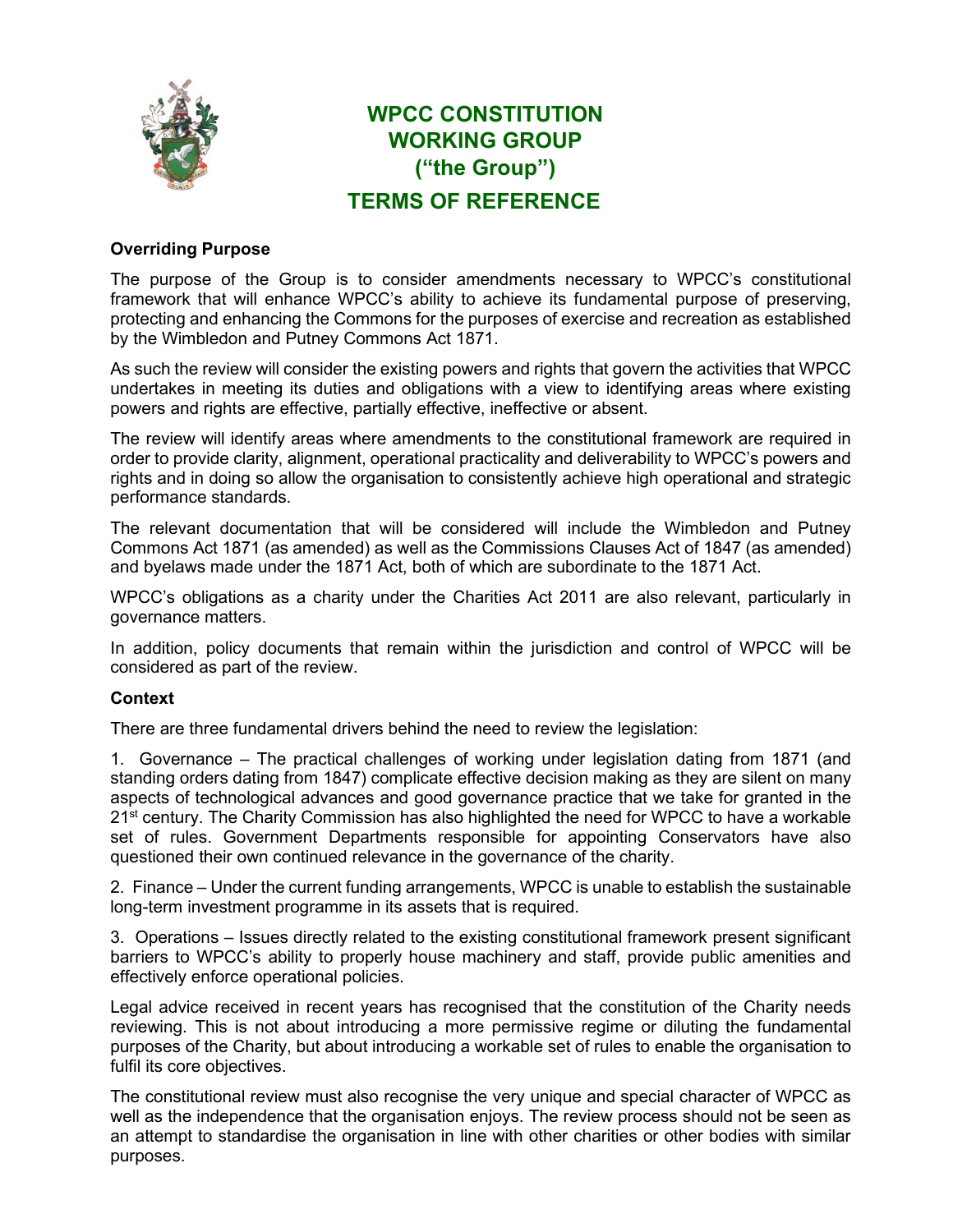# **Work of the Group**

The Group is an advisory body and does not have decision making powers; it will make recommendations to the Board. The Group has no budget or authority to spend WPCC resources unless agreed by the Chief Executive and only then to a maximum of £500.

The Group will prepare progress reports to the Board at regular intervals. These reports should include details of:

- o areas needing change, risks identified and priorities agreed;
- o the reasons these changes are required;
- $\circ$  reviewing the available mechanisms for achieving the amendments to the constitution and recommending preferred option(s);
- $\circ$  considering alternative ways in which WPCC could resolve each of the problems it faces, other than via a scheme granting amended/new powers;
- $\circ$  the consultation strategy so that major stakeholders are aware of and can comment on any proposed changes.

## **Membership**

The membership of the Group shall comprise the following:

- The Chief Executive who shall be Chairman;
- At least two Conservators;
- Up to three external representatives who have expertise, knowledge and understanding of charity law and/or a detailed knowledge of WPCC constitutional documents and/or are major users of the Commons;
- Additionally, as required from time to time, person(s) with specific relevant expertise/experience may be invited to advise the Group.

## **Meetings**

It is proposed that the Group will initially meet on a monthly basis. These meetings may need to be supplemented by additional meetings as required by the Chairman. The Agenda for each meeting shall be prepared by the Chairman. Action Notes and recommendations of each meeting shall be taken and these shall be presented to the Board.

## **Non-Negotiable Issues**

## **Wimbledon and Putney Commons Act 1871 ("the Act")**

The preamble to the Act sets out the principles that are not negotiable in terms of updating the Act to make it "fit for purpose" in the twentieth century. The Charity's fundamental purpose is to protect the Commons and make it available for the purposes of exercise and recreation. The Act is supplemented by the Commissioners Clauses Act 1847 which deals with the constitution and regulation of Wimbledon and Putney Commons Conservators:

*"And whereas it is expedient that provision be made for the transfer from Earl Spencer of his estate and interest in the commons to a body of Conservators to be constituted so as to represent both public and local interests*."

All Conservators have duties towards representing both local and public interests of the charity. There is no special obligation on Elected Conservators to represent or give preference to the views of the electors in the course of administering WPCC, although the holding of triennial elections is a democratic non-negotiable process, or for Appointed Conservators to only represent or give preference to the public interest.

*"whose duty it shall be to keep the commons for ever open, unenclosed and unbuilt on their natural*